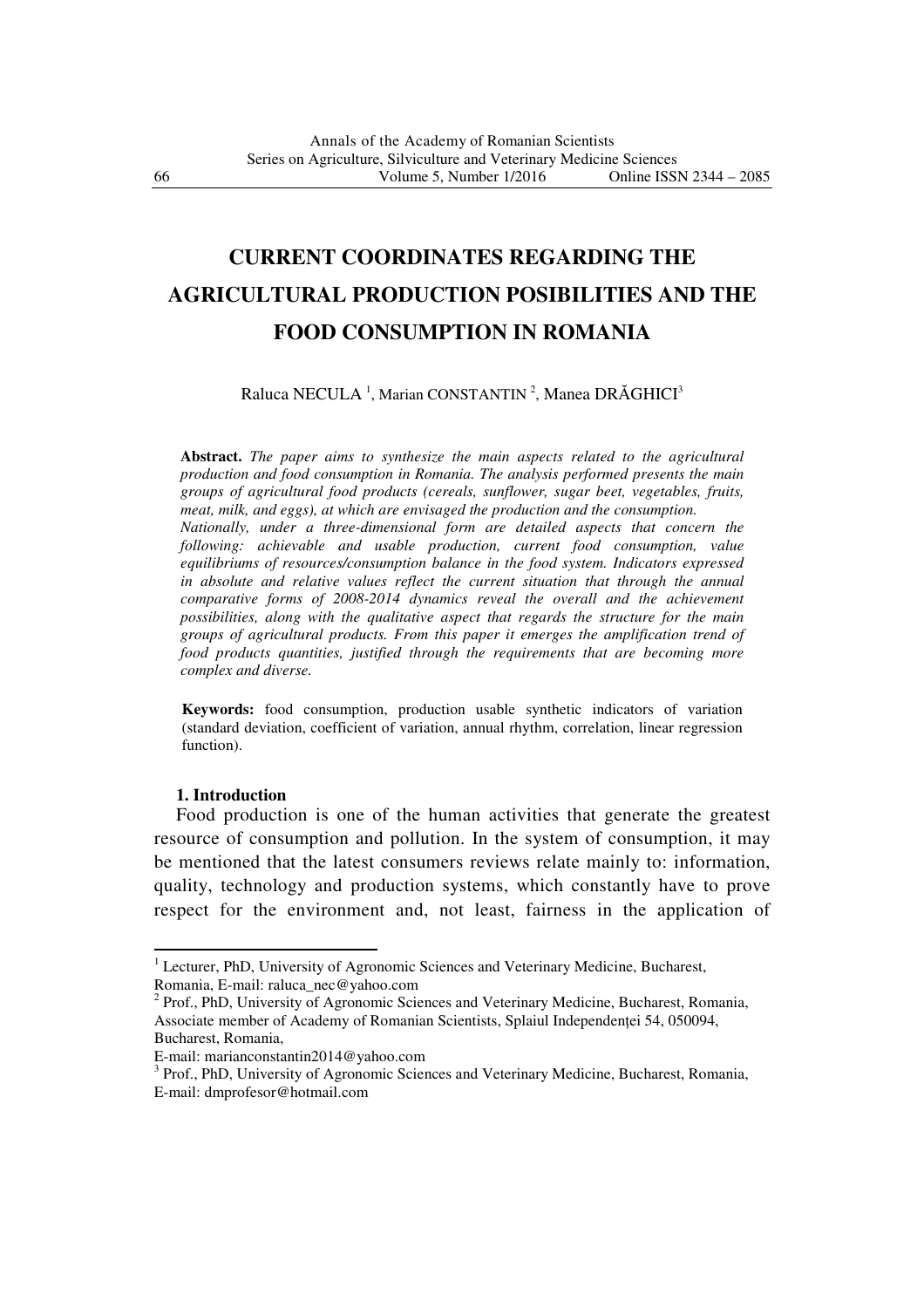technologies in production and distribution of two-dimensional system.

 Nowadays, the role and importance of consumer increase in whole-food sector. The increasing demand for food is one of the major causes that determine the steady increase agricultural yields and thus deforestation. With the increasing demands and requirements of their food products to these products are becoming more complex and diverse. Consumers want to eat healthy and cheap food, corresponding to the requirements and preferences of each one, questioning the quality of these products [6].

Another aspect of studying consumption approached by economists refer to the costs of satisfying those requests, basically the cost of productions reported to the final price.

In this context, the task of particular interest is to recognize the trends manifesting in the current period in terms of food consumption. Those are the most important reasons for whom studying consumption is an important component of any market research [5].

 Through this paper it is seeking the knowledge of national trends demand of food products whose rhythm is growing as one of the major causes that determine the steady growth of agricultural crops. The issue is that in the system production / consumption there are permanents irregularities related to agri-food production possibilities default and structure of consumption. There are two dimensional production / use regarding the quantitative aspect which seek the overview and the practicability, along with the qualitative aspect of the structure of production and consumption. Quantities of foods consumed increased and consumer demand to these products are becoming more complex and diverse.

## **2. Materials and methods**

 The methodology used in this paper is based on the statistical data available in official documents at national level on 2008-2014. Production and consumption were focused both main vegetable products (total cereal grains, sugar beet, potatoes, vegetables, fruits) and animal products (meat, milk, wool and eggs). The data processing was focused on the emerging structure of specific indicators, expressed in concrete units (production / consumption per citizen), conventional units (calories / protein per citizen) but as value (levels of income / working expenses of households, supplemented by total consumption expenditure structure). The evolution of production /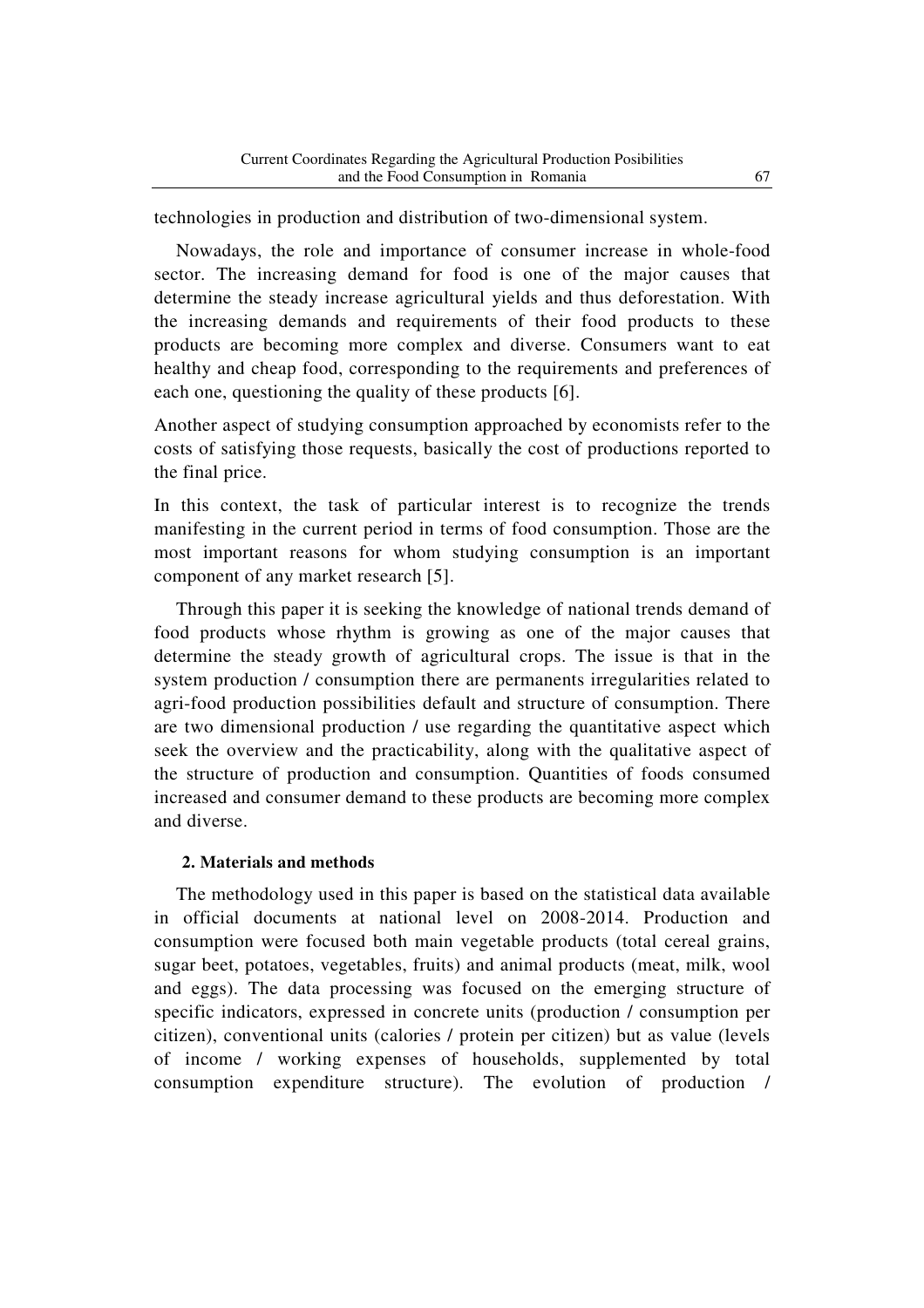consumption completed the current overview level of knowledge in a national perspective.

 The interpretations were performed by comparisons of indicators expressed as a percentage share of the total consumption compared to 2008, considered basic in dynamics annual periods. The calculation of deviations in production / consumption per capita for the main products analyzed was performed by calculating the standard deviation, variation coefficient, rhythm of the year for each month and correlation report. Level emerged expressed in concrete units and the percentage of those indicators defines the possibilities of food production and consumption trends, and correlations production $\leftrightarrow$ consumption that can be created[2].

 In order to determine the trend of the statistical link were used estimative equations corresponding to the analytic function expressed as the relationship between the characteristic factor (output) and the resultant (consumption) by plotting the regression function (which is given by the line / curve regression type  $ax^2 + bx + c = y$ [1]. Values arising from the use of regression functions have played as statistical / mathematical variation levels that emerged from the production / consumption oscillations.

 The evolutionary shape of the relationships of these correlations and production / consumption reports was presented graphically based on the variation details.

The synthesis of all of these is presented in tables and graphs that, through an appropriate form substantiates the production and consumption possibilities in Romania.

#### **3. Results and discussions**

#### **3.1. Agricultural production feasible and usable in Romania**

Agricultural and agro-food production has to be seen in the implications on food consumption regardless of the territorial aria analyzed. For Romania food production/consumption system is a permanent exchange of views that can be fit in optical of food policies through an analysis based on levels of the main productions per capita. Territorial, for Romania it is necessary a knowledge that can be rendered as the production realized / used per capita, analysis deepened by a structural comparison of the dynamics of the years 2008-2014. On its output per capita, shown in Table 1 and the annual growth in product structure can be seen: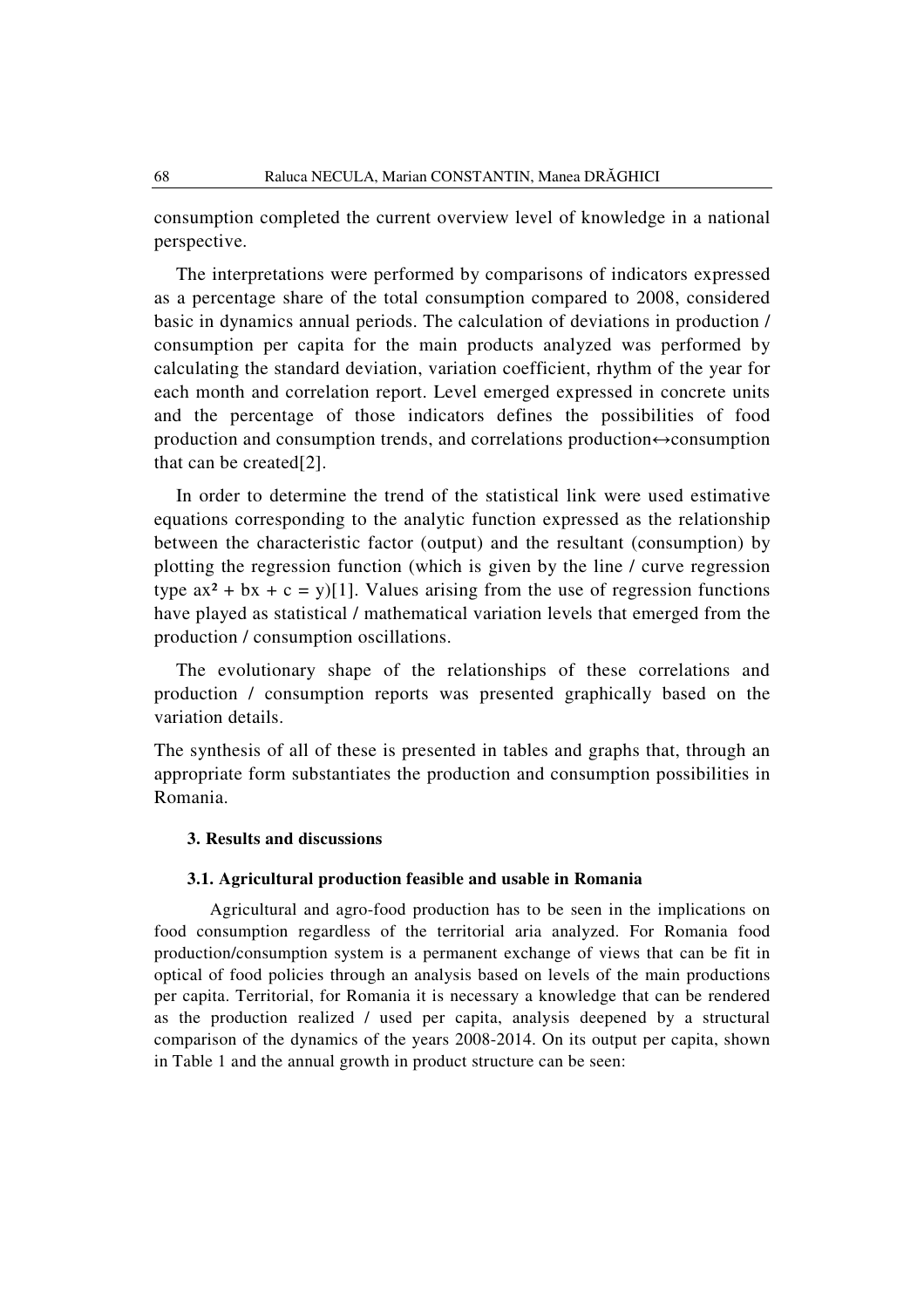| Specification | MU     | 2008  | 2009   | 2010   | 2011   | 2012   | 2013   | 2014   |
|---------------|--------|-------|--------|--------|--------|--------|--------|--------|
| Grain cereals | kg     | 819.3 | 730.2  | 825.5  | 1034.5 | 639.3  | 1045.7 | 1108.6 |
|               | % 2008 | 100   | 89.12  | 100.75 | 126.26 | 78.03  | 127.63 | 135.31 |
| Sunflower     | kg     | 57.0  | 53.9   | 62.4   | 88.8   | 69.7   | 107.2  | 110.0  |
|               | % 2008 | 100   | 94.56  | 109.47 | 155.78 | 122.28 | 188.07 | 192.98 |
| Sugar beet    | kg     | 34.4  | 40.1   | 41.4   | 32.8   | 35.9   | 51.5   | 70.2   |
|               | % 2008 | 100   | 116.56 | 120.34 | 95.34  | 104.36 | 149.70 | 204.06 |
|               | kg     | 177.7 | 196.6  | 162.2  | 202.3  | 122.9  | 164.6  | 176.8  |
| Potatoes      | % 2008 | 100   | 110.63 | 91.27  | 113.84 | 69.16  | 92.62  | 99.49  |
| Vegetables    | kg     | 186.0 | 191.6  | 190.8  | 207.3  | 176.2  | 198.2  | 191.0  |
|               | % 2008 | 100   | 103.01 | 102.58 | 111.45 | 94.73  | 106.55 | 102.68 |
| Fruits        | kg     | 57.4  | 65.0   | 70.1   | 73.5   | 56.3   | 65.1   | 65.4   |
|               | % 2008 | 100   | 113.24 | 122.12 | 128.04 | 98.08  | 113.41 | 113.93 |
| Meat*         | kg     | 64.9  | 70.8   | 64.5   | 67.4   | 66.4   | 65.0   | 66.1   |
|               | % 2008 | 100   | 109.09 | 99.38  | 103.85 | 102.31 | 100.15 | 101.84 |
| Milk          | liters | 287.3 | 276.8  | 242.7  | 248.5  | 241.0  | 243.8  | 253.8  |
|               | % 2008 | 100   | 96.34  | 84.47  | 86.49  | 83.88  | 84.85  | 88.33  |
| Wool          | kg     | 1.1   | 1.1    | 1.0    | 0.9    | 1.0    | 1.0    | 1.1    |
|               | % 2008 | 100   | 100    | 90.90  | 81.81  | 90.90  | 90.90  | 100    |
|               | piece  | 326   | 305    | 306    | 314    | 319    | 320    | 333    |
| Eggs          | % 2008 | 100   | 93.55  | 93.86  | 96.31  | 97.85  | 98.15  | 102.14 |

**Table 1.** Production achieved by the main products per capita in Romania

\*) Calculations for the weight of live animals slaughter for consumption Source (basic calculation): Romanian Statistical Yearbook 2014, INS [3, 4]

- Annual production variation fall differentiated rhythms, finding a predominance of growth trend;

- Compared to 2008 increases per capita, these productions are different, finding very sharp increases in grain, sunflower and sugar beet (comparative values are between 135.31% and 204.06%) and also below levels compared to year 2008 for potatoes and milk (from 99.49% to 88.33%);

- Levels of achieved productions with very small variations (considered stagnation) are registered at products: vegetables, fruits, meat, wool and eggs.

 Hence the conclusion of the existence of differentiated levels in achieving annual production, the trends being oscillatory.

 Production used per capita interests the flow analysis performed because has those quantities of primary products produced during the reference period, including amounts used by producers from their own production (self-consumption) and / or quantities of processed products (not included losses in the production process). Nationally, the values shown in table 2 outlines in the structure of the products studied the following aspects: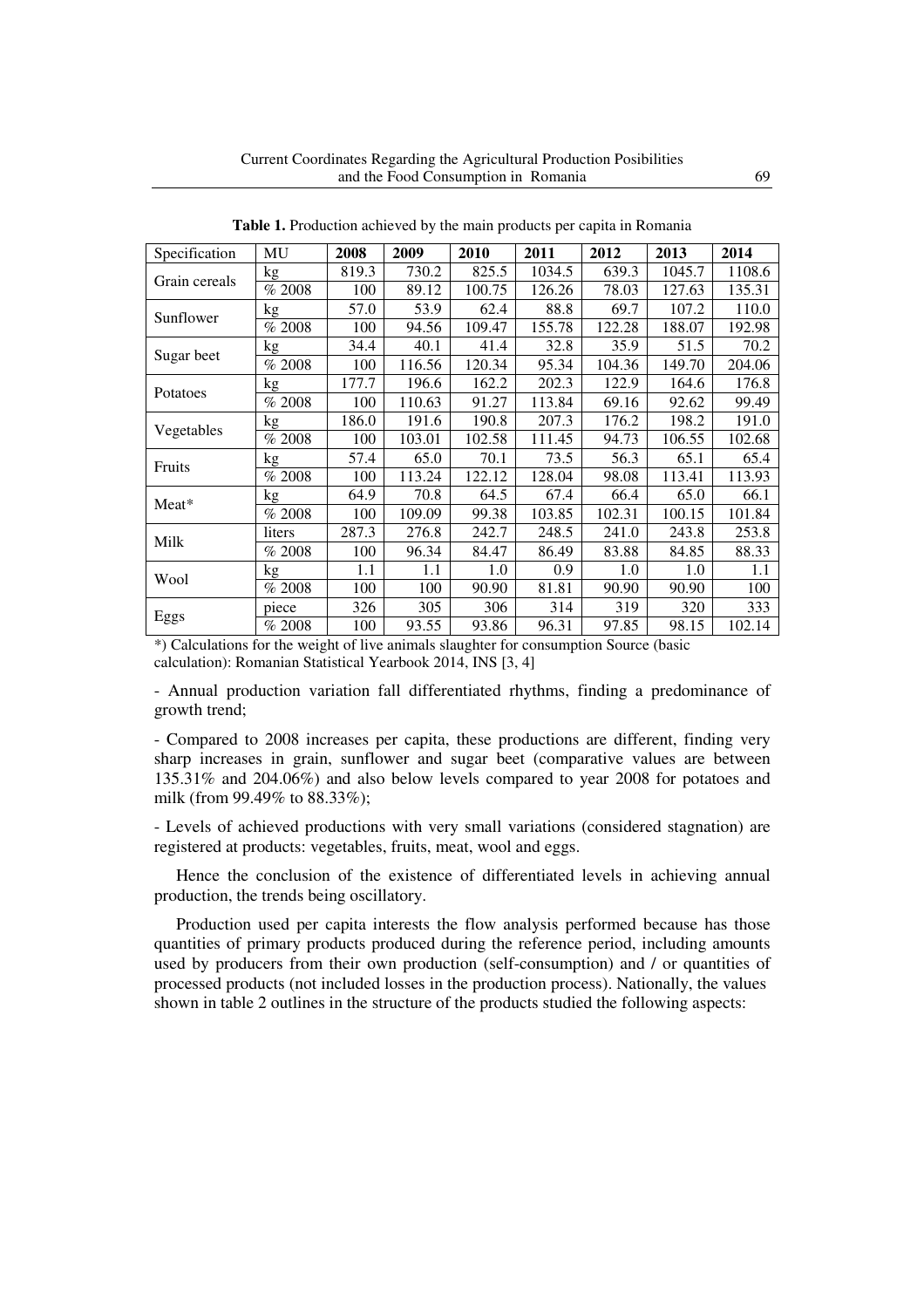| Specification | <b>MU</b> | 2008  | 2009   | 2010   | 2011   | 2012  | 2013   | 2014   |
|---------------|-----------|-------|--------|--------|--------|-------|--------|--------|
| Cereals       | Th.tons   | 16678 | 14723  | 16534  | 20619  | 12620 | 20569  | 21715  |
|               | % 2008    | 100   | 88.27  | 99.13  | 123.63 | 75.66 | 123.33 | 130.20 |
| Vegetables    | Th.tons   | 3882  | 3955   | 3925   | 4253   | 3599  | 3955   | 3874   |
|               | % 2008    | 100   | 101.88 | 101.10 | 109.55 | 92.70 | 101.88 | 99.79  |
| Fruits        | Th.tons   | 2189  | 2313   | 2160   | 2359   | 1875  | 2292   | 2085   |
|               | % 2008    | 100   | 105.66 | 98.67  | 107.76 | 85.65 | 104.70 | 95.24  |
| Meat          | Th.tons   | 1013  | 1045   | 946    | 976    | 965   | 940    | 956    |
|               | % 2008    | 100   | 103.15 | 93.38  | 96.34  | 95.26 | 92.79  | 94.37  |
| Milk          | Th.tons   | 6687  | 6406   | 5710   | 5789   | 5628  | 5651   | 5877   |
|               | % 2008    | 100   | 95.79  | 85.38  | 86.57  | 84.16 | 84.50  | 87.88  |
| Eggs          | Th.tons   | 335   | 311    | 310    | 316    | 320   | 319    | 332    |
|               | % 2008    | 100   | 92.83  | 92.53  | 94.32  | 95.52 | 95.22  | 99.10  |

**Table 2.** Usable production for main products per capita in Romania

Source ( basic calculation ): Romanian Statistical Yearbook 2014, INS [3, 4]

- Variations in the annual level, the comparative oscillations to year 2008 are between 84.16% and 130.20 %;

- Annual variations in the products structure highlights: annual percentage increases that are only recorded for cereals (and this only for the period 2011-2014), stagnating levels in vegetables and fruits, and an effective decrease for animal products.

Of the presented, it is shown that usable production levels compared to the achieved production levels are in an annual decrease tendency, finding an emphasis on animal products.

### **3.2. Current food consumption**

Since permanently the existence of most agricultural production is influenced by the permanent human consumption, the main concern is the human consumption. Analysis of national human food consumption is presented in a three dimensional presentation as: kg product / capita, no. calories/capita and protein grams/capita. Human consumption per capita in kg product/capita is played through dynamic comparative period 2008-2012 presentation made in absolute and relative figures. According to values in Table 3 can be deduced the following:

- Per capita consumption for vegetal products registers annual variations, with an increasing trend (growth rates of 2014 compared to 2008 are between 1.52 % and 20.24  $\%$ );

- For the main livestock products the annual oscillation are constant but annual in comparison to 2008, annual levels recorded a downward trend (of 2014 compared to 2008 levels are between - 8.56 % and -4.12 % ) .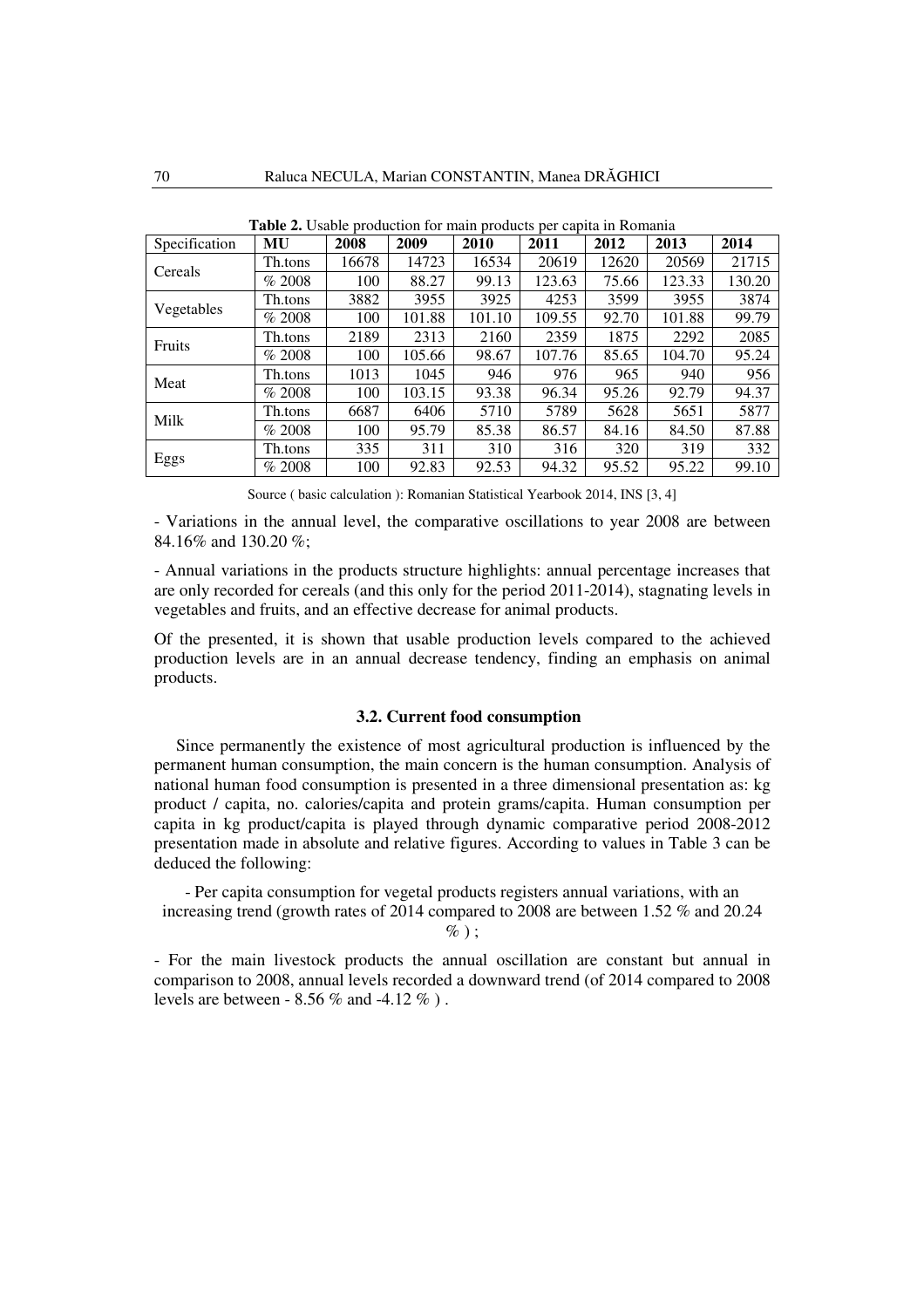| Specification | <b>MU</b> | 2008  | 2009  | 2010  | 2011   | 2012   | 2013   | 2014   |
|---------------|-----------|-------|-------|-------|--------|--------|--------|--------|
| Cereals       | kg/pers.  | 204   | 200.8 | 199.6 | 205.4  | 208.5  | 218.5  | 207.1  |
|               | % 2008    | 100   | 98.43 | 97.84 | 100.68 | 102.20 | 107.10 | 101.52 |
|               | kg/pers.  | 176   | 168.2 | 174.4 | 181    | 177.4  | 180.7  | 182.9  |
| Vegetables    | % 2008    | 100   | 95.56 | 99.09 | 102.84 | 100.79 | 102.67 | 103.92 |
| Fruits        | kg/pers.  | 66.7  | 62.3  | 63.3  | 70.5   | 71.1   | 73.7   | 80.2   |
|               | % 2008    | 100   | 93.40 | 94.90 | 105.69 | 106.59 | 110.49 | 120.24 |
| Meat          | kg/pers.  | 66.6  | 62.3  | 60    | 56     | 58.7   | 57.5   | 60.9   |
|               | % 2008    | 100   | 93.54 | 90.09 | 84.08  | 88.13  | 86.33  | 91.44  |
| Milk          | kg/pers.  | 262.3 | 240.2 | 230.7 | 234.5  | 241.1  | 244.5  | 251.5  |
|               | % 2008    | 100   | 91.57 | 87.95 | 89.40  | 91.91  | 93.21  | 95.88  |
| Eggs          | kg/pers.  | 13.4  | 12.2  | 12    | 12.5   | 12.3   | 12.4   | 12.3   |
|               | % 2008    | 100   | 91.04 | 89.55 | 93.28  | 91.79  | 92.53  | 91.79  |

**Table 3.** Human consumption per capita in kg, product / capita in Romania.

Source (basic calculation ): Romanian Statistical Yearbook 2014, INS [3, 4]

Considered an analytical indicator human consumption expressed in no. calories / capita is analyzed in the same dynamic, the expression is carried out in absolute and relative values.

The data in Table 4 for consumption categories of vegetal and animal products expressed in calories reveals the same trend, namely:

- Increasing the number of calories for vegetal products (between + 0.64 % and +  $9.63\%$ :

- Reducing the number of calories for animal products (between -8.92% and -3.96  $\%$ 

| Specification | MU                  | 2008 | 2009   | 2010  | 2011   | 2012   | 2013   | 2014   |
|---------------|---------------------|------|--------|-------|--------|--------|--------|--------|
| Cereals       | No. calories/ pers. | 1299 | 1280   | 1268  | 1309   | 1323   | 1389   | 1321   |
|               | % 2008              | 100  | 98.53  | 97.61 | 100.77 | 101.84 | 106.92 | 101.69 |
| Vegetables    | No. calories/ pers. | 156  | 145    | 146   | 153    | 156    | 154    | 157    |
|               | % 2008              | 100  | 92.94  | 93.58 | 98.07  | 100    | 98.71  | 100.64 |
| Fruits        | No. calories/ pers. | 135  | 119    | 119   | 132    | 133    | 138    | 148    |
|               | % 2008              | 100  | 88.14  | 88.14 | 97.77  | 98.51  | 102.22 | 109.63 |
| Meat          | No. calories/ pers. | 303  | 306    | 278   | 259    | 271    | 265    | 276    |
|               | % 2008              | 100  | 100.99 | 91.74 | 85.47  | 89.43  | 87.45  | 91.08  |
|               | No. calories/ pers. | 481  | 441    | 424   | 430    | 443    | 449    | 462    |
| Milk          | % 2008              | 100  | 91.68  | 88.14 | 89.39  | 92.09  | 93.34  | 96.04  |
|               | No. calories/ pers. | 63   | 57     | 56    | 58     | 58     | 58     | 59     |
| Eggs          | % 2008              | 100  | 90.47  | 88.88 | 92.06  | 92.06  | 92.06  | 93.65  |

**Table 4.** Human consumption per capita in no. calories / capita.

Source ( basic calculation ): Romanian Statistical Yearbook 2014, INS [3, 4]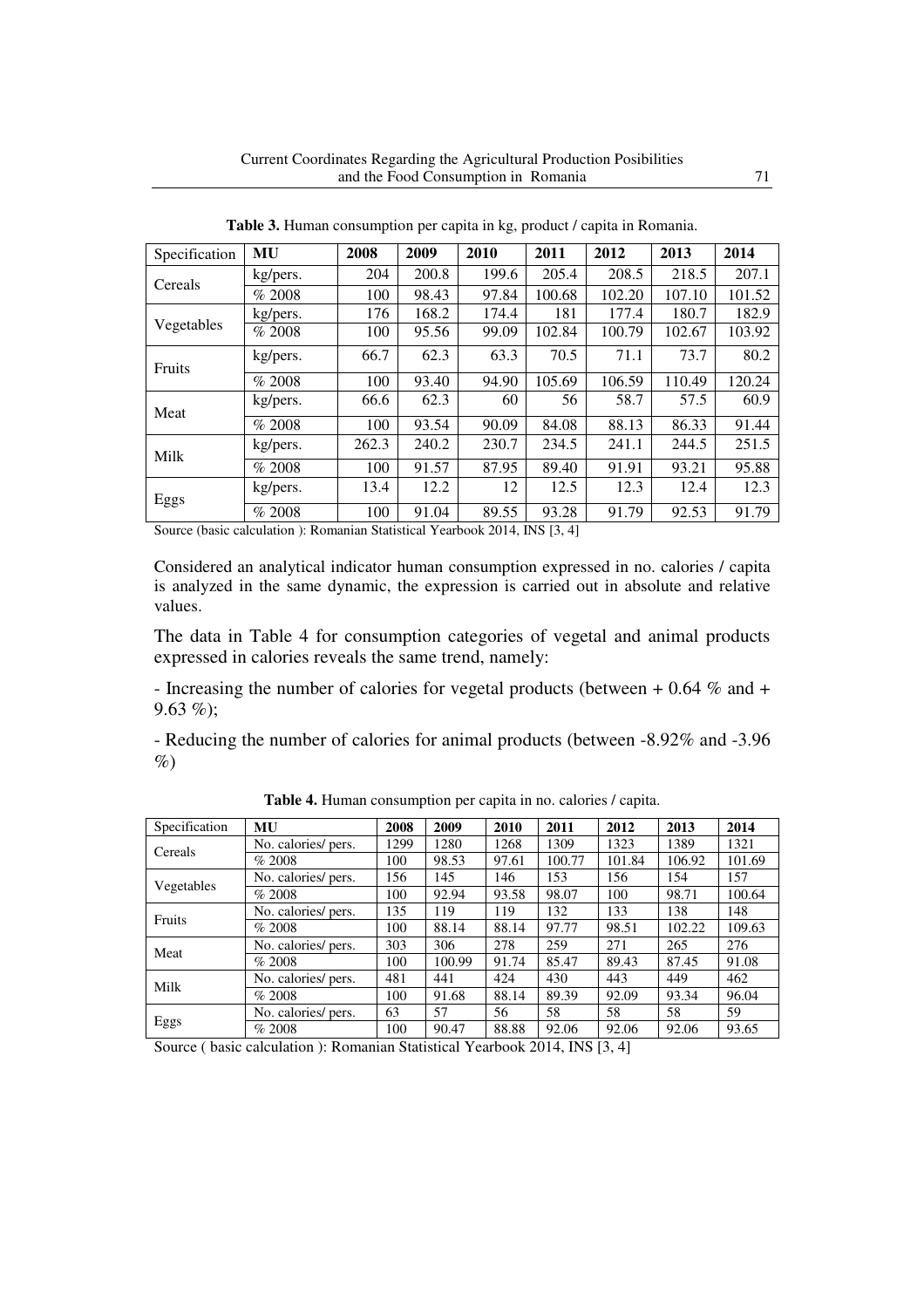Further human consumption per capita in protein grams / inhabitant is assessed according to the same structure. The data outlined in Table 5, present in vegetal and animal products structure the following:

| Specification | MU                      | 2008 | 2009   | 2010  | 2011   | 2012   | 2013   | 2014           |
|---------------|-------------------------|------|--------|-------|--------|--------|--------|----------------|
| Cereals       | grams<br>proteins/pers. | 39.3 | 38.7   | 38.4  | 39.6   | 40.1   | 41.9   | 39.8           |
|               | % 2008                  | 100  | 98.47  | 97.70 | 100.76 | 102.03 | 106.61 | 101.27         |
| Vegetables    | grams<br>proteins/pers. | 7.7  | 7.2    | 7.1   | 7.5    | 7.8    | 7.6    | 7.7            |
|               | % 2008                  | 100  | 93.50  | 92.20 | 97.40  | 101.29 | 98.70  | 100            |
| Fruits        | grams<br>proteins/pers. | 2.2  | 1.7    | 1.7   | 1.8    | 1.8    | 1.9    | $\overline{2}$ |
|               | % 2008                  | 100  | 77.27  | 77.27 | 81.81  | 81.81  | 86.36  | 90.90          |
| Meat          | grams<br>proteins/pers. | 26.3 | 26.8   | 23.8  | 22.1   | 23.3   | 22.8   | 24.3           |
|               | % 2008                  | 100  | 101.90 | 90.49 | 84.03  | 88.59  | 86.69  | 92.39          |
| Milk          | grams<br>proteins/pers. | 25.2 | 23     | 22.1  | 22.5   | 23.1   | 23.5   | 24.1           |
|               | % 2008                  | 100  | 91.26  | 87.69 | 89.28  | 91.66  | 93.25  | 95.63          |
| Eggs          | grams<br>proteins/pers. | 5.1  | 4.7    | 4.6   | 4.8    | 4.7    | 4.7    | 4.7            |
|               | % 2008                  | 100  | 92.15  | 90.19 | 94.11  | 92.15  | 92.15  | 92.15          |

**Table 5.** Human consumption per capita expressed in grams protein / capita.

Source ( basic calculation ): Romanian Statistical Yearbook 2014, INS [3, 4]

- Cereals products recorded increasing rhythms, referring to the second half of the reviewed period (the growth rate of 2014 compared to 2008 is 1.27 %);

- For vegetables, the annual oscillations recorded very small decrements in most years, that may consider stagnating levels over time;

- For fruits and all animal products the decreasing consumption is certain for all years of the period analyzed (by comparison of 2014 versus 2008 decreases between -4.37% and -9.10 %).

Comparing the systems of human consumption it may be seen a variation of annual level, concomitant with trends which can be identified:

a) consumption increases for vegetal products and concomitant decreases in animal products expressed as kg. products/ capita;

 b) less significant increases maintaining approximately the same level, but with concomitant decrease for all animal products expressed;

c) increase in grain consumption only, showing the decreased levels for the rest of all the animal and plant products.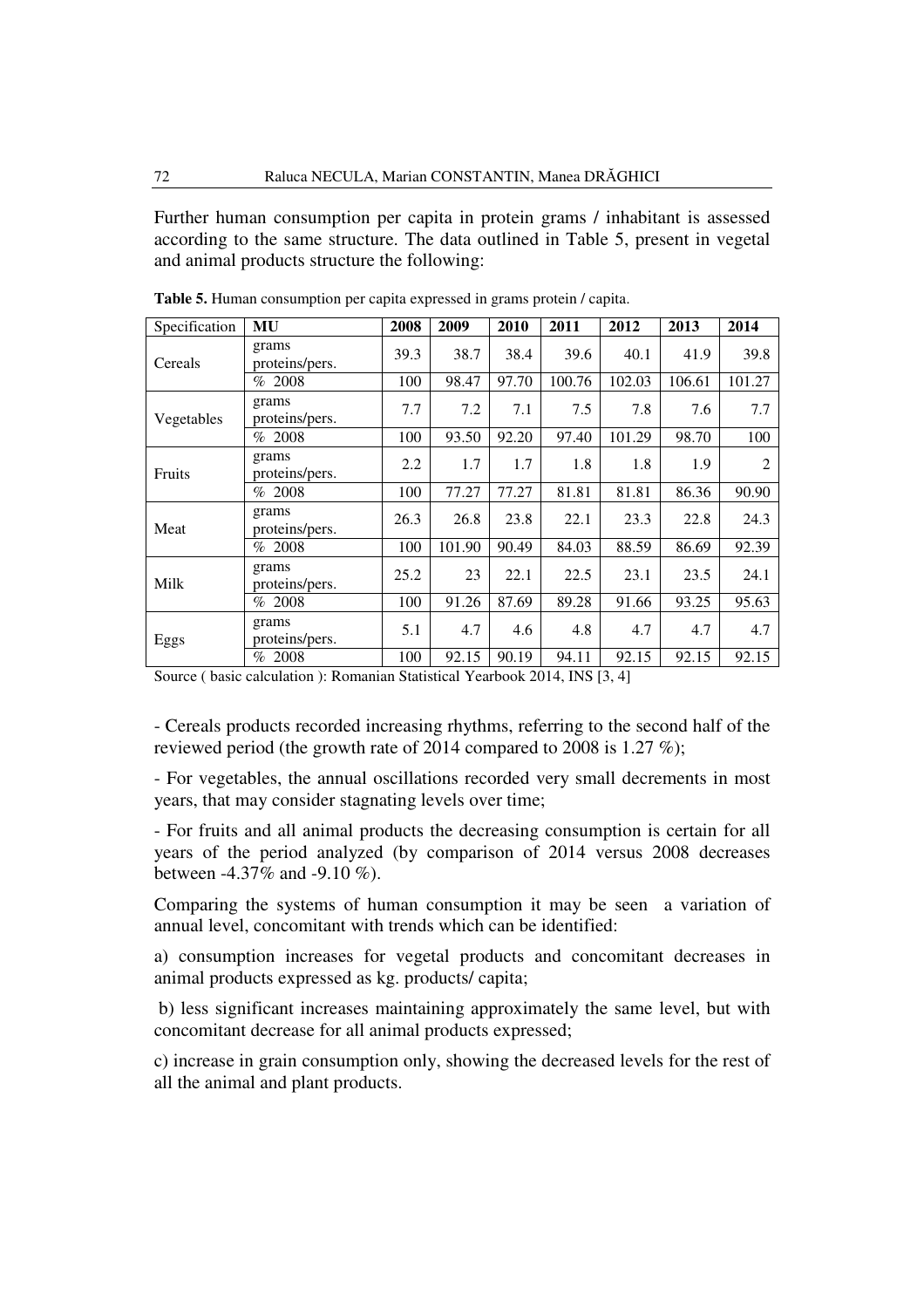## **3.3. Production/consumption and value equilibriums for the resources/consumption balance in the food system**

Another aspect of studying the food production and consumption approached by economists is imposed by the knowledge of a three-dimensional assembly characterized by: medium levels and correlative variations; report production / consumption; revenues, earnings and consumers spending. Framed in the analysis structure of main products it was amplified by a deepening of the study focused on adequate statistical indicators, that can capture the implications and why not the real effect of production  $\leftrightarrow$  consumption interactions in the food market system. Nationally and based on the indicators system production/consumption previously discussed for the 2008-2014 period are given below variational and correlative knowledge levels that characterize the production and consumption in Romania.

 Synthetic indicators were analyzed by variations levels, rhythms and annual report production and consumption correlation to the main food products. The data shown in physical units and percentage are shown in Table 6 where it can be deduced the following:

- The average and standard deviation of average estimate the uniformity value of average which records the highest values at cereals and eggs (these amplitudes representing a lower level of consumption of 4.3 times and respectively 25.5 times towards production), so that the output it is more dispersed towards consumption. For other products such deviations production / consumption levels have narrow ranges, so the data set values are clustered around the average;

| Product          | Production per<br>pers/<br>consumption per<br>pers. | Mean<br>$(2008 -$<br>2114)<br>(kg/pers) | Standard<br>deviation<br>(kg/pers) | Variation<br>coefficient<br>$(\%)$ | Annual<br>rate $(\% )$ | Correlation<br>report $(\%)$ |
|------------------|-----------------------------------------------------|-----------------------------------------|------------------------------------|------------------------------------|------------------------|------------------------------|
| Cereals/pers.    | Production                                          | 886                                     | 178.1                              | 20.10                              | 5.17                   | 0.58                         |
|                  | Consumption                                         | 206                                     | 6.3                                | 3.04                               | 0.25                   |                              |
| Vegetables/pers. | Production                                          | 191                                     | 9.7                                | 5.04                               | 0.44                   | 0.43                         |
|                  | Consumption                                         | 177                                     | 5.0                                | 2.82                               | 0.64                   |                              |
| Fruits/pers.     | Production                                          | 66.0                                    | 5.3                                | 8.06                               | 0.33                   | 0.19                         |
|                  | Consumption                                         | 69.7                                    | 6.2                                | 8.95                               | 3.12                   |                              |
| Meat/pers.       | Production                                          | 66.4                                    | 2.2                                | 3.27                               | 0.31                   | 0.52                         |
|                  | Consumption                                         | 60.3                                    | 3.5                                | 5.79                               | 1.48                   |                              |
| Milk/pers.       | Production                                          | 256                                     | 18.4                               | 7.17                               | 2.05                   | 0.68                         |
|                  | Consumption                                         | 243                                     | 10.6                               | 4.37                               | 0.70                   |                              |
| Eggs/pers.       | Production                                          | 317                                     | 10.2                               | 3.21                               | 0.35                   | 0.68                         |
|                  | Consumption                                         | 12.4                                    | 0.5                                | 3.62                               | 1.42                   |                              |

**Table 6.** Middle levels and standard deviation variations that characterize production and per capita consumption of main food products in Romania

Source ( basic calculation ): Romanian Statistical Yearbook 2014, INS [3, 4]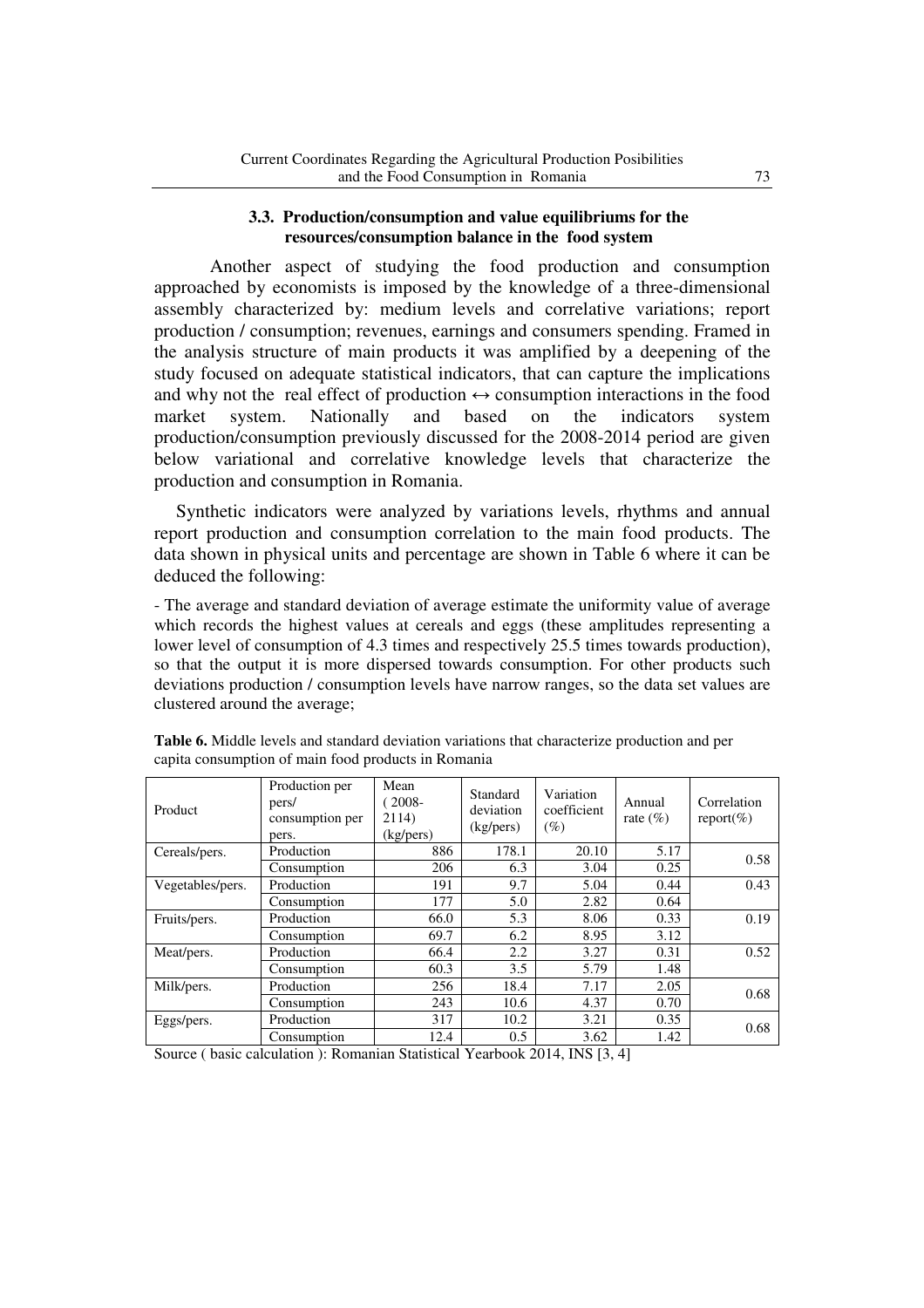- The coefficient of variation expresses in relative data the standard deviation, finding a variation of the levels between production / consumption. Regarding this variational interpretation can be notified two scenarios: a) for cereals, vegetables and milk consumption values are lower than production; b) for fruit, meat and egg the production is lower than the consumption;

- The correlation report describes the degree of linear association between production /consumption considerate as quantitative variables. There is a very strong positive association for most products (levels being between 0.43 and 0.68), but although very weak for fruits (value of only 0.19).

Thus it can be seen that there is a variability that is differentiated between production / consumption and also a pronounced difference in the structure of the products types. It thus appears that there is a linearity between the two variables of interest (production and consumption), which is why the correlation graphs production / consumption were made for the analyzed products for the period 2008-2012. Shown in fig. 1 (grains), fig. 2 (vegetables), fig. 3 (fruit), fig. 4 (meat), fig. 5 (milk) and fig. 6 (eggs), results suggestive that there is a direct link of a polynomial form  $y = ax^2 + bx + c$ , between production and consumption.



Fig. no. 1. Correlation between production and consumption of grain per capita in 2008-2014



Fig. no. 3. Correlation between production and consumption of fruits vegetables per capita in 2008-2014



Fig. no. 2. Correlation between production and consumption of vegetables per capita in 2008-2014



Fig. no. 4. Correlation between production and consumption of meat per capita in 2008-2014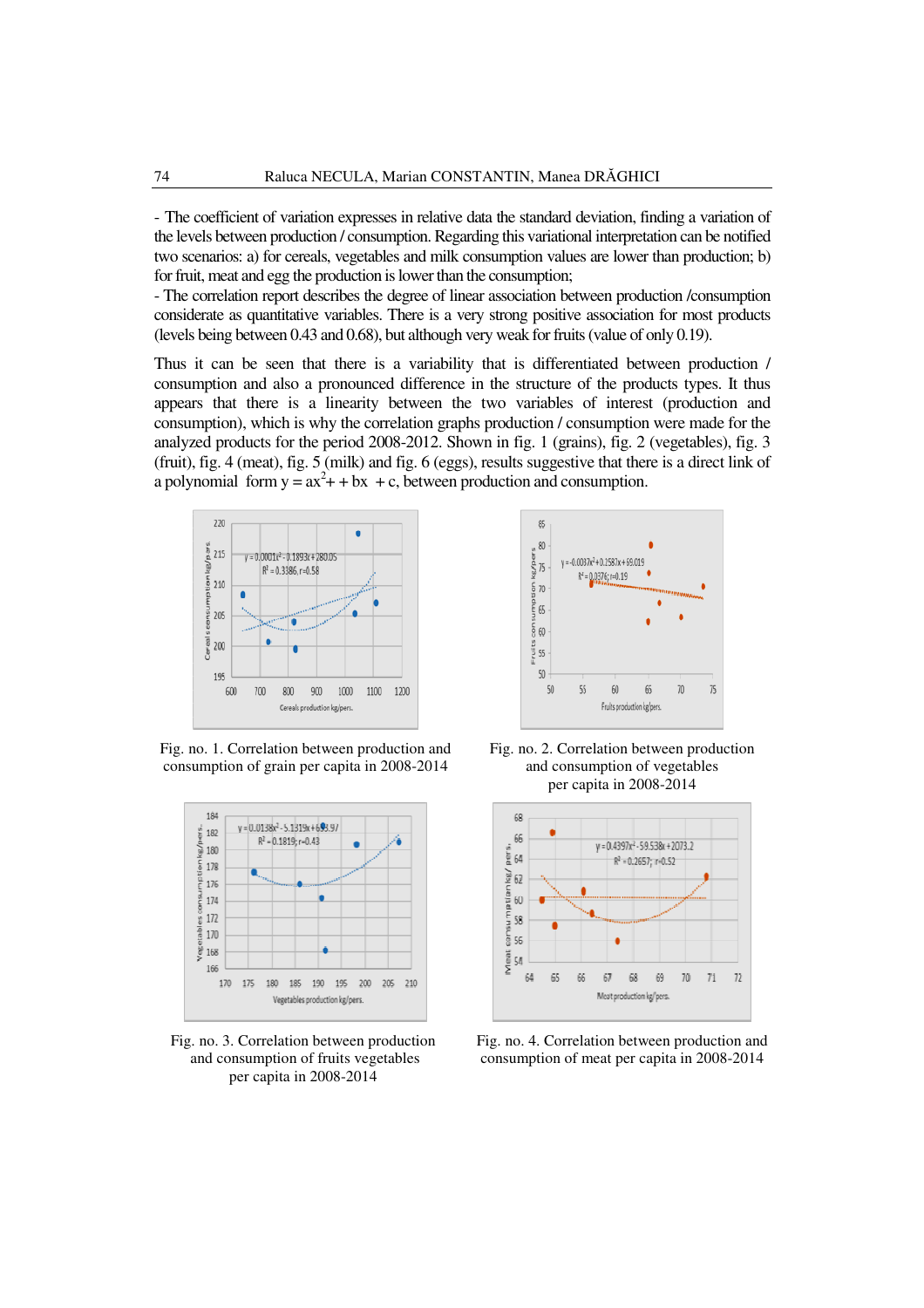



 Fig. no. 5. Correlation between production and consumption of milk per capita in 2008-2014

Fig. no. 6. Correlation between production and consumption of eggs per capita in 2008-2014

Through the polynomial regression model parameters is confirmed the correlative form of each product. The report of determination confirms that production is considered a significant factor influencing variation in different proportions for the consumption of each product.

The actual production/consumption ratio in the period 2008-2014 in Romania is analyzed further and by annual variations of this report but also to comparisons to the year 2008. In table 7 are presented these rates which show the following:

| Specification                          | MU     | 2008   | 2009   | 2010   | 2011   | 2012   | 2013   | 2014   |
|----------------------------------------|--------|--------|--------|--------|--------|--------|--------|--------|
| The consumption of                     | $\%$   | 24.90  | 27.50  | 24.18  | 19.86  | 32.61  | 20.90  | 18.68  |
| grain/production of<br>cereals         | % 2008 | 100.00 | 110.44 | 97.11  | 79.74  | 130.98 | 83.92  | 75.03  |
| The consumption of                     | $\%$   | 94.62  | 87.79  | 91.40  | 87.31  | 100.68 | 91.17  | 95.76  |
| vegetables/production of<br>vegetables | % 2008 | 100.00 | 92.77  | 96.60  | 92.27  | 106.40 | 96.35  | 101.20 |
| The consumption of                     | $\%$   | 100.00 | 95.85  | 90.30  | 95.92  | 126.29 | 113.21 | 122.63 |
| fruit/fruit production                 | % 2008 | 100.00 | 95.85  | 90.30  | 95.92  | 126.29 | 113.21 | 122.63 |
| The consumption of                     | $\%$   | 102.62 | 87.99  | 93.02  | 83.09  | 88.40  | 88.46  | 92.13  |
| meat/meat production                   | % 2008 | 100.00 | 85.75  | 90.65  | 80.97  | 86.15  | 86.20  | 89.78  |
| The consumption of                     | $\%$   | 91.30  | 86.78  | 95.06  | 94.37  | 100.04 | 100.29 | 99.09  |
| milk/production of milk                | % 2008 | 100.00 | 95.05  | 104.12 | 103.36 | 109.58 | 109.85 | 108.54 |
| The consumption of                     | $\%$   | 4.11   | 4.00   | 3.92   | 3.98   | 3.86   | 3.88   | 3.69   |
| eggs/production of eggs                | % 2008 | 100.00 | 97.31  | 95.41  | 96.85  | 93.81  | 94.27  | 89.86  |

**Table 7.** Evolution of consumption / production the main food products in Romania

The source ( the basis of calculation): Statistical Yearbook of Romania, 2014, INS [3, 4]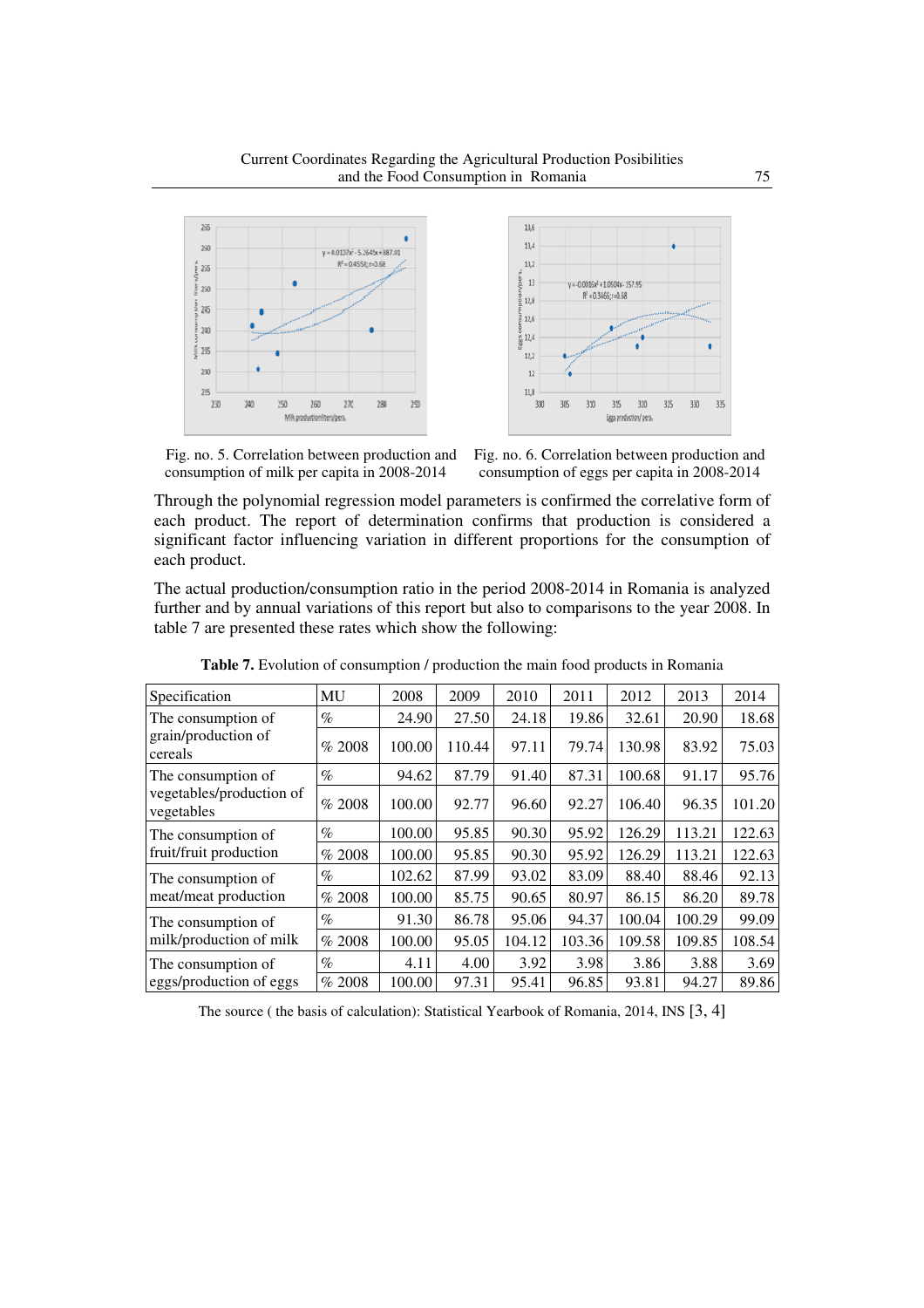- The existence of some products in which the report consumption/ production had registered very high levels (for year 2008 these rates are between 91.30% and 102.62%), resulting that these consumptions (for the products vegetables, fruit, meat and milk) take most of the production and the trend in the annual rate analyzed is growing ;

- A very low level for the consumption / production report is noted for other categories of products, namely for year 2008 at cereals (24.90%) and eggs (4.11%), the trend in the annual dynamics of the period analyzed is decreasing.

 From here, as regards the report on consumption/ production results at national level on the one hand an annual variation, but also differentiated trends on the types of products. Respectively the manifestation of an excessive deficit in order to ensure the food consumption at the national level for vegetables, fruit, meat and milk and which is worse still (which it emerges from the dynamics of the years); the manifestation of a surplus in ensuring the food consumption at the national level for cereals and eggs, to which this level of consumption is reduced ( arising from the dynamics of the years ).

 In regard to this study that includes all those to which food consumption has a specific mobility, of a socio-economic level, it is a matter of knowledge of the revenue and expenditure of the households. This is because the income and expenditure influence the food consumption, and in this case the variations in the rate of the annual levels. It is presented below on the one hand this structure of income, earnings and total expenditure of households, and on the other hand the structure of the total expenditure of households' consumption. From the data presented in value and percentage units in table 8 frames the deduction of a comparative form of the presented indicators, which analyzed in the dynamics of the period 2008-2014 shows the following:

- the total revenues and earnings has a trend growth, given that the comparisons made with the year 2008 these levels amplifies with  $+17.31$  % and  $+29.64$  %;

- from the analysis of the total expenditure recorded annually results a share with an increasing level, this increase having a much higher rhythm than the increase in earnings (compared to the revenues this increase is between + 46.30 % and  $+51.22\%$ :

-the consumption total expenditures of households has also an increase but whose annual intensification are lower compared with the other analyzed indicators.

| $\cdot$ $\sim$<br>Specification | <b>UM</b>                 | 2008 | 2009     | 2010     | 2011    | 2012     | 2013     | 2014    |
|---------------------------------|---------------------------|------|----------|----------|---------|----------|----------|---------|
| The total<br>income of          | ∟ei monthly<br>/household |      | 2.315.99 | 2,304.28 | .417.26 | 2.475.04 | 2.559.05 | 2,500.7 |

**Table no. 8**.Income, earnings and the total expenditure (monthly on a household)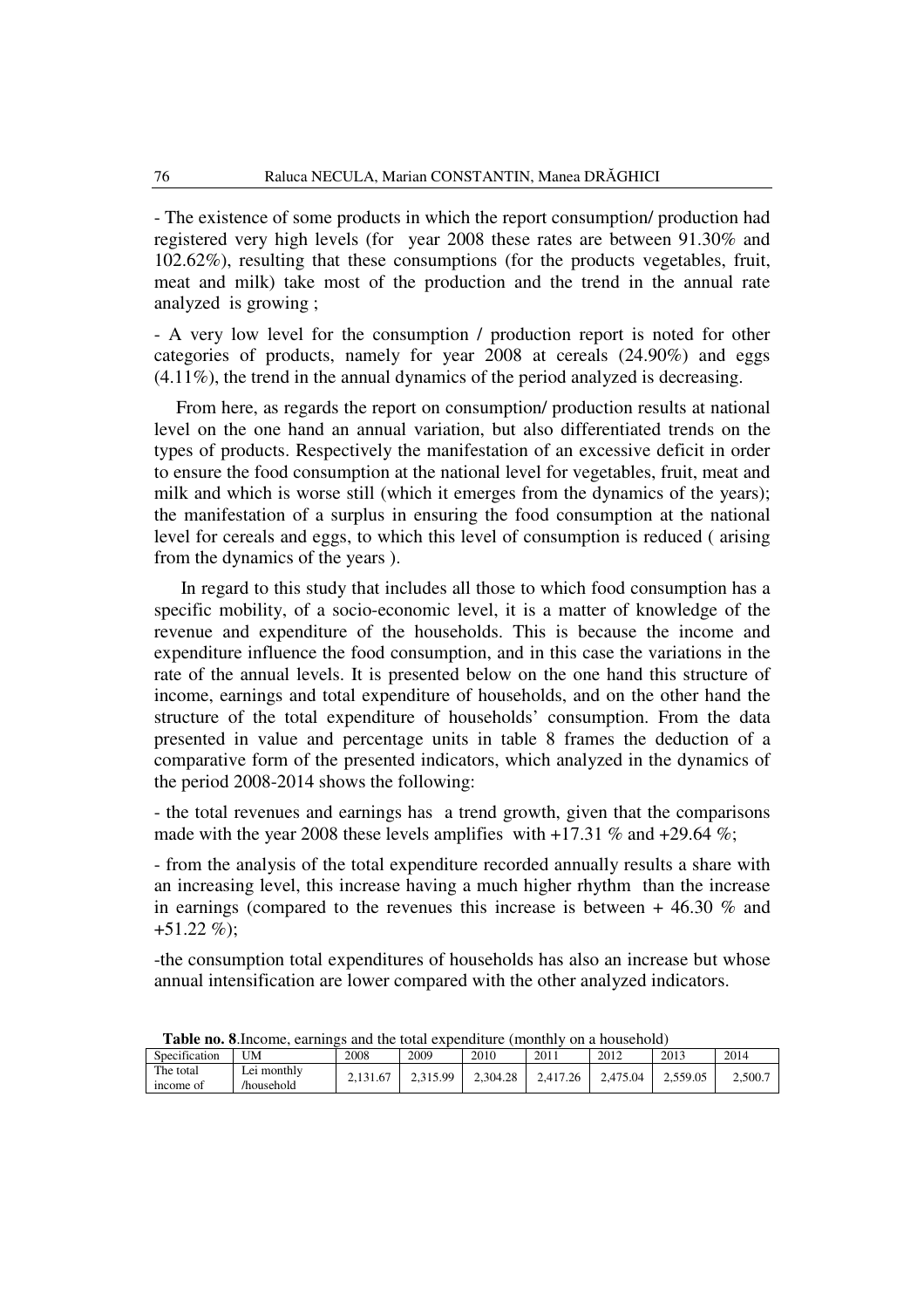| households                                        | $%$ t 2008                                        | 100      | 108.647  | 108.09   | 113.39   | 116.10   | 120.049  | 117.31   |
|---------------------------------------------------|---------------------------------------------------|----------|----------|----------|----------|----------|----------|----------|
| Nominal                                           | lei/employee                                      | 1,309    | 1,361    | 1,391    | 1.444    | 1,507    | 1,579    | 1,697    |
| earning                                           | $%$ t 2008                                        | 100      | 103.972  | 106.264  | 110.31   | 115.126  | 120.626  | 129.64   |
| average<br>monthly neto                           | % t total income                                  | 61.40    | 58.76    | 60.36    | 59.73    | 60.88    | 61.70    | 67.86    |
|                                                   | Lei monthly<br>/household                         | 1,915.18 | 2,047.33 | 2,062.95 | 2,183.76 | 2,244.47 | 2,317.4  | 2,269.25 |
| The total                                         | $%$ t 2008                                        | 100      | 106.9    | 107.71   | 114.024  | 117.194  | 121.002  | 118.48   |
| expenditure                                       | % t total income                                  | 89.84    | 88.39    | 89.52    | 90.34    | 90.68    | 90.55    | 90.74    |
| of the<br>households                              | $%$ t Nominal<br>earning average<br>monthly       | 146.30   | 150.42   | 148.30   | 151.22   | 148.93   | 146.76   | 133.72   |
|                                                   | lei monthly<br>/household                         | 1,365.36 | 1,468.6  | 1,486.43 | 1,532.29 | 1,614.06 | 1,670.04 | 1,637.46 |
| The total                                         | $%$ t 2008                                        | 100      | 107.561  | 108.86   | 112.226  | 118.21   | 122.315  | 119.92   |
|                                                   | % t total income                                  | 64.05    | 63.41    | 64.50    | 63.38    | 65.21    | 65.26    | 65.48    |
| expenditure<br>of<br>consumption<br>of households | $%$ The total<br>expenditure of<br>the households | 71.29    | 71.73    | 72.05    | 70.16    | 71.91    | 72.06    | 72.15    |
|                                                   | $%$ t The total<br>income of<br>households        | 104.30   | 107.90   | 106.86   | 106.11   | 107.10   | 105.76   | 96.49    |

Current Coordinates Regarding the Agricultural Production Posibilities and the Food Consumption in Romania 77

The source ( the basis of calculation): Statistical Yearbook of Romania, 2014, INS [3, 4]

 From the analysis on matters which concern the production /consumption report in conjunction with the population incomes/ expenditures, on the background of the annual differences, it appears on the one hand in the comparison consumption/ production of the structure of the products analyzed deficient and surplus forms but also concomitant intensification of both annual rates of increase of revenue and expenditure. The lowest annual growth rate is represented by the increase in the total consumption expenditures, in this case it is necessary the identification of other factors considered significant for food consumption.

## **Conclusions**

From the study concerning the interaction between agricultural production  $\leftrightarrow$ food consumption nationwide for the period 2008-2014, we can conclude the following:

Conclusion (1). In Romania for the period under review, differentiated levels are manifested in annual agricultural production, the trends being oscillators. Regarding the expressing systems for human consumption it can be seen a variation in annual level, mentioning the increasing trends of consumption/person (for vegetal products) and decreases (for animal products). Differences are represented in the structure of expressions through product/capita, calories/capita, proteins/capita.